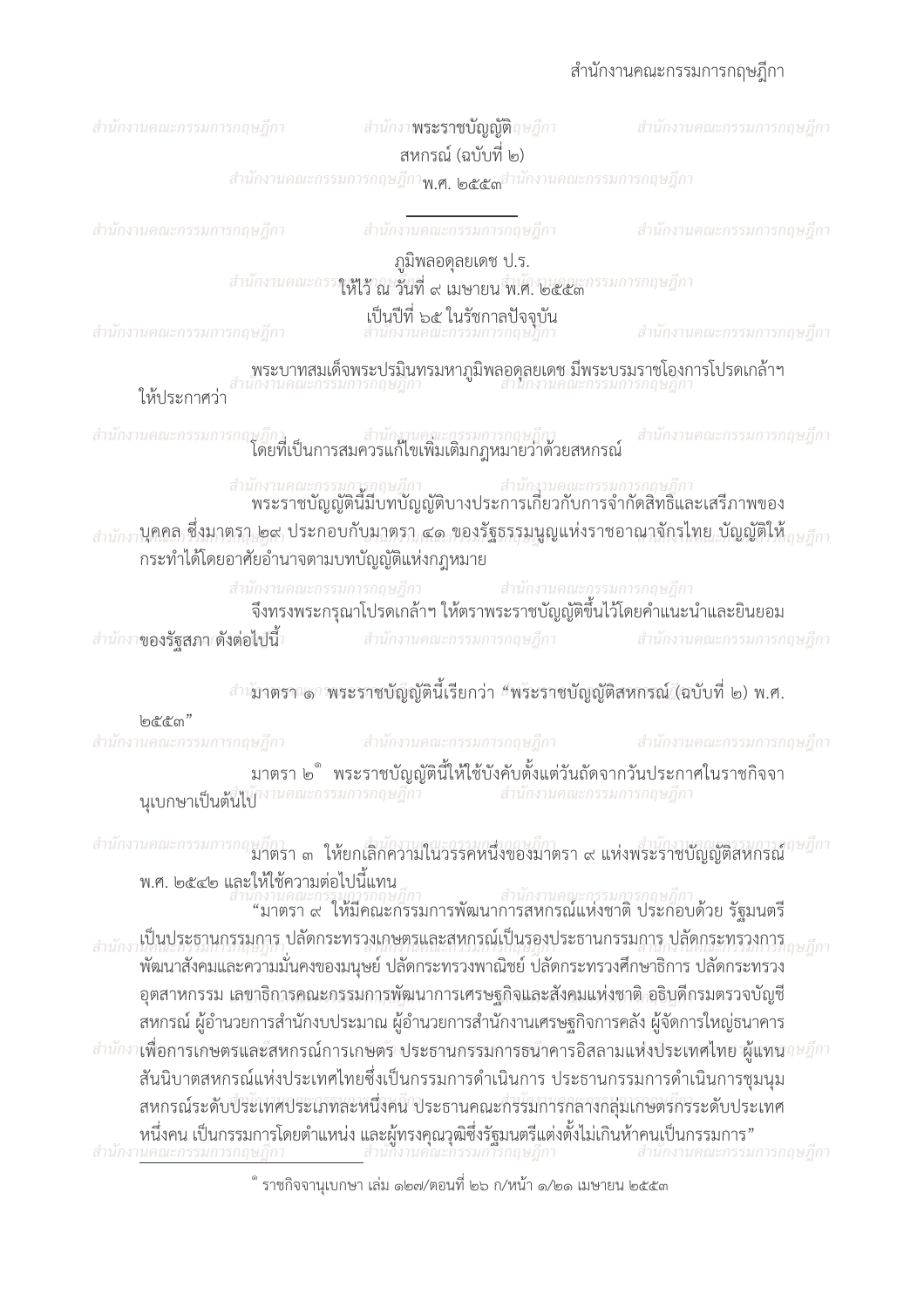และให้ใช้ความต่อไปนี้แทน ลำนักงานคุณ คุณ คำสั่งใส่สามสหกรณ์เป็นนายทะเบียนสหกรณ์ <sup>สึกา</sup> ให้นายทะเบียนสหกรณ์แต่งตั้งข้าราชการในสังกัดกระทรวงเกษตรและสหกรณ์ สำนักงานคณะกรรมการกฤษฎีกา<br>- สำนักงานคณะกรรมการกฤษฎีกา<br>- ซึ่งดำรงตำแหน่งไม่ต่ำกว่าผู้อำนวยการกองหรือเทียบเท่าเป็นรองนายทะเบียนสหกรณ์ มีอำนาจหน้าที่ ์<br>ตามที่บัญญัติไว้ในพระราชบัญญัตินี้หรือตามที่นายทะเบียนสหกรณ์มอบหมาย การแต่งตั้งตามวรรคสองให้ประกาศในราชกิจจานุเบกษา" สำนักงานคณะกรรมการกฤษฎีกา สำนักงานคณะกรรมการกฤษฎีกา สำนักงานคณะกรรมการกถษภีกา มาตรา ๕ ให้ยกเลิกความในมาตรา ๓๐ แห่งพระราชบัญญัติสหกรณ์ พ.ศ. ๒๕๔๒ และให้ใช้ความต่อไปนี้แหนูณะกรรมการกฤษฎีกา สำนักงานคณะกรรมการกฤษฎีกา "มาตรา ๓๐ ให้มีคณะกรรมการบริหาร กพส. ประกอบด้วย อธิบดีกรมส่งเสริม <sup>สำนัก</sup>สหกรณ์ เป็นประธานกรรมการ อธิบดีกรมตรวจบัญชีสหกรณ์ อธิบดีกรมประมง อธิบดีกรมปศุสัตว์" ้อธิบดีกรมส่งเสริมการเกษตร ผู้แทนกรมบัญชีกลาง ผู้แทนสำนักงบประมาณ เป็นกรรมการโดย ้ตำแหน่งกรรมการอื่นซึ่งรัฐมนตรีแต่งตั้งจากผู้แทนของสหกรณ์ประเภทละหนึ่งคน และผู้แทนกล่ม .เกษตรกรหนึ่งคน เป็นกรรมการ เ เบนผววมบาว<br>ที่ผู้บัฏกา<br>ให้รองอธิบดีกรมส่งเสริมสหกรณ์ซึ่งอธิบดีกรมส่งเสริมสหกรณ์มอบหมายเป็น **กรรมการและเลขานการ**นคณะกรรมการกฤษฎีกา สำนักงานคณะกรรมการกฤษฎีกา การเลือกผู้แทนของสหกรณ์และผู้แทนกลุ่มเกษตรกรเพื่อให้รัฐมนตรีแต่งตั้งตาม <u>สำนัก</u>รรคหนึ่ง ให้เป็นไปตามหลักเกณฑ์ที่คณะกรรมการพัฒนาการสหกรณ์แห่งชาติกำหนดงานคณะกรรมการกฤษฎีกา ให้คณะกรรมการบริหาร กพส. มีอำนาจหน้าที่บริหาร กพส. ตลอดจนตรวจสอบ ์ติดตามและประเมินผลงานของสหกรณ์ที่ได้รับการส่งเสริมกิจการจาก คพส. ตามหลักเกิณฑ์ที่กำหนด ในระเบียบกรมส่งเสริมสหกรณ์" สำนักงานคณะกรรมการกฤษฎีกา สำนักงานคณะกรรมการกฤษฎีกา สำนักงานคณะกรรมการกฤษฎีกา มาตรา ๖ ให้ยกเลิกความในมาตรา ๓๑ แห่งพระราชบัญญัติสหกรณ์ พ.ศ. ๒๕๔๒<br>สำนักงานคณะกรรมการกฤษฎีกา และให้ใช้ความต่อไปนี้แทน กำนักงานคณะกรรมการกฤษฎีกา ๓๑ ให้นำความในมาตรา ๑๑ และมาตรา ๑๒ มาใช้บังคับแก่การดำรง<br>:กำนักงานคณะกรรมการกฤษฎีกา<br>ตำแหน่งของกรรมการบริหาร กพส. ซึ่งรัฐมนตรีแต่งตั้งจากผู้แทนของสหกรณ์และผู้แทนกลุ่ม กถษภีกา

-  $\circ$  -

สำนักงานคณะกรรมการ**ฎาตรีฯ ๔ ให้ยกเลิกความในมาตรา ๑๕ แห่งพระราชบัญญัติสหกรณ์ พ.ศ. ๒๕๕๒**ารกฤษฎีกา

**เกษตรกรโดยอนุโลม"**กงานคณะกรรมการกฤษฎีกา

ี สำนักงานคณะกรรมการกฤษฎีกา

สำนักงานคณะกรรมการ**มาตรีกาฟ ให้ยกเลิกคำวันในวรรคสองของมาตรีกา๔๒ แห่งพระรักชีบัญญัติสหกรณ์**วรกฤษฎีกา พ.ศ. ๒๕๔๒ และให้ใช้ความต่อไปนี้แทน

\*"ในระหว่างที่สมาชิกภาพ์ของสมาชิกยังไม่สิ้นสุดลง ห้ามมิให้เจ้าหนึ่งองสมาชิก ู่ใช้สิทธิเรียกร้องหรืออายัดค่าหุ้นของสมาชิกผู้นั้น และเมื่อสมาชิกภาพของสมาชิกสิ้นสุดลง สหกรณ์ ้มีสิทธินำเงินตามมูลค่าหุ้นที่สมาชิกมีอยู่มาหักกลบลบหนี้ที่สมาชิกผูกพันต้องชำระหนี้แก่สหกรณ์ได้ และให้สหกรณ์มีฐานะเป็นเจ้าหนี้บุริมสิทธิพิเศษเหนือเงินค่าหุ้นนั้น"

สำนักงานคณะกรรมการกฤษฎีกา

สำนักงานคณะกรรมการกฤษฎีกา

ี สำนักงานคณะกรรมการกฤษฎีกา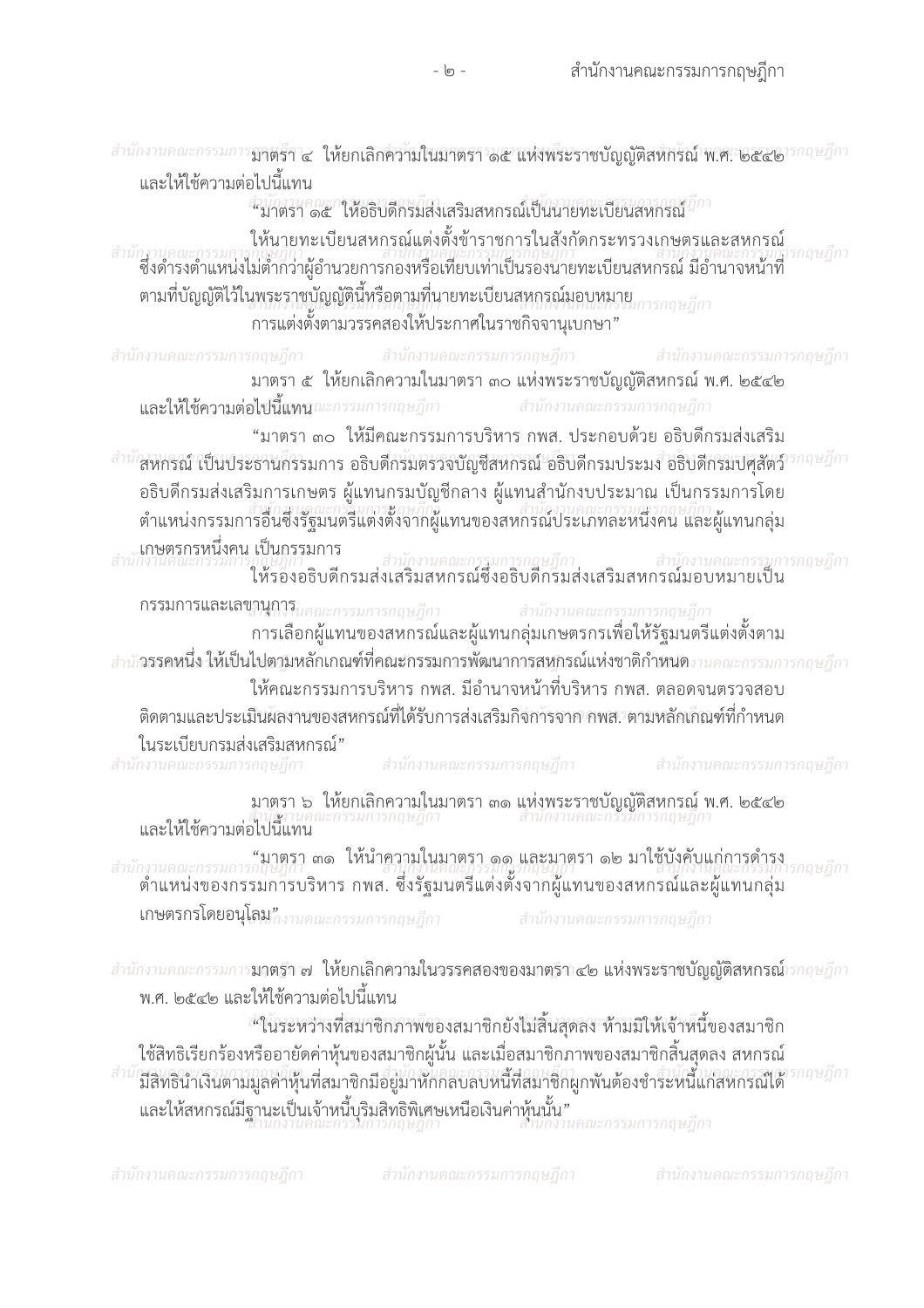มาตรา ๘ ให้เพิ่มความต่อไปนี้เป็นมาตรา ๔๒/๑ และมาตรา ๔๒/๒ แห่ง สำนักงาระราชบัญญัติสหกรณ์ใน.ศ. ๒๕๔๒ สำนักงานคณะกรรมการกฤษฎีกา สำนักงานคณะกรรมการกฤษฎีกา

"มาตรา ๔๒/๑ เมื่อสมาชิกได้ทำความยินยอมเป็นหนังสือไว้กับสหกรณ์ ให้ ผู้บังคับบัญชาในหน่วยงานของรัฐ หรือนายจ้างในสถานประกอบการ หรือหน่วยงานอื่นใดที่สมาชิก บฏิบัติหน้าที่อยู่หักเงินเดือนหรือค่าจ้าง หรือเงินอื่นใด ที่ถึงกำหนดจ่ายแก่สมาชิกนั้น เพื่อชำระหนี้<br>อำนักงานคณะกรรมการออนอีก กงานฯเผะกรรมการแถนกกา<br>หรือภาระผูกพันอื่นที่มีต่อสหกรณ์ ให้แก่สหกรณ์ตามจำนวนที่สหกรณ์แจ้งไป จนกว่าหนีหรือภาระ ผูกพันนั้นจะระงับสิ้นไปให้หน่วยงานนั้นหักเงินดังกล่าวและส่งเงินที่หักไว้นั้นให้แก่สหกรณ์โดยพลัน ้การแสดงเจตนายินยอมตามวรรคหนึ่ง มิอาจจะถอนคืนได้ เว้นแต่สหกรณ์ให้ความ

สำนัก**ยินยอม**ะกรรมการกฤษฎีกา สำนักงานคณะกรรมการกฤษฎีกา สำนักงานคณะกรรมการกฤษฎีกา ้การหักเงินตามวรรคหนึ่ง ต้องหักให้สหกรณ์เป็นลำดับแรก ถัดจากหนี้ภาษีอากร และการหักเงินเข้ากองทุนที่สมาชิกต้องถูกหักตามกฎหมายว่าด้วยกองทุนบำเหน็จบำนำญข้าราชการ ึกฎหมายว่าด้วยกองทุนสำรองเลี้ยงชีพ กฎหมายว่าด้วยการคุ้มครองแรงงาน และกฎหมายว่าด้วย<br>ใหารกระสังสังคภากษฎีกา สำนักงานคณะกรรมการกฤษฎีกา สำนักงานคณะกรรมการกฤษฎีกา สำนักการกระกับสังคภาคษฎีกา

สำนักงานคณะกรรมการออนอีกา<br>มาตรา ๔๒/๒ สมาชิกอาจทำหนังสือตั้งบุคคลหนึ่งหรือหลายคนใป็นผู้รับโอน ประโยชน์ในเงินค่าหุ้น เงินฝาก หรือเงินอื่นใดจากสหกรณ์เมื่อตนถึงแก่ความตาย โดยมอบไว้แก่<br>สำนักงานคณะกรรมการกฤษฎีกา ีสหกรณ์เป็นหลักฐาน"

สำนักงานคณะกรรมการกฤษฎีกา สำนักงานคณะกรรมการกฤษฎีกา มาตรา ๙ ให้ยกเลิกความใน (๕) ของมาตรา ๔๖ แห่งพระราชบัญญัติสหกรณ์ พ.ศ. สำนัก**่อ๕๔๒ และให้ใช้ความต่อไปนี้แทน** สำนักงานคณะกรรมการกฤษฎีกา สำนักงานคณะกรรมการกฤษฎีกา "(๕) รับฝากเงินประเภทออมทรัพย์หรือประเภทประจำจากสมาชิกหรือสหกรณ์อื่น หรือสมาคมฌาปนกิจัสงเคราะห์ซึ่งมีสมาชิกของสมาคมนั้นไม่น้อยกว่ากึ่งหนึ่งเป็นสมาชิกของสหกรณ์ ผู้รับฝากเงิน ทั้งนี้ ตามระเบียบของสหกรณ์ที่ได้รับความเห็นชอบจากนายทะเบียนสหกรณ์"<br>กงานคณะกรรมการกฤษฎีกา สำนักงานคณะกรรมการกฤษฎีกา สำนักงานคณะกรรมการกฤษฎีกา

มาตรา ๑๐ ให้ยกเลิกความใน (๑) ของมาตรา ๕๒ แห่งพระราชบัญญัติสหกรณ์<br>สำนักงานคณะกรรมการกฤษฎีกา พ.ศ. ๒๕๔๒ และให้ใช้ความต่อไปนี้แทน

สำนักงานคณะกรรมการกฤษฎีกายได้รับโทษจำคุกโดยคำพิพากษาถึงที่สุดให้จำคุก เว้นแต่เป็นโทษสำหรับ<br>ความผิดที่ได้กระทำโดยประมาทหรือความผิดลหุโทษ"<br>ความผิดที่ได้กระทำโดยประมาทหรือความผิดลหุโทษ"

สำนักงานคณะกรรมการกฤษฎีกา<br>มาตรา ๑๑ ให้ยกเลิกความในวรรคหนึ่งของมาตรา ๖๐ แห่งพระราชบัญญัติ สำนัก**สหกรณ์: พ.ศ.ก่อ๕๔๒ และให้ใช้ความต่อไปนี้แทน**แะกรรมการกฤษฎีกา ี สำนักงานคณะกรรมการกฤษฎีกา "มาตรา ๖๐ การจัดสรรกำไรสทธิประจำปีของสหกรณ์ ให้จัดสรรเป็นทนสำรอง ไม่น้อยกว่าร้อยสะสิบของกำไรสุทธิ และเป็นค่าบำรุงสันนิบำตสหกรณ์แห่งประเทศไทยตามอัตราที่ กำหนดในกฎกระทรวงแต่ต้องไม่เกินร้อยละห้าของกำไรสุทธิ"<br>สำนักงานคณะกรรมการกฤษฎีกา สำนักงานคณะกรรมการกฤษฎีกา สำนักงานคณะกรรมการกฤษฎีกา

มาตรา ๑๒ ให้ยกเลิกความในมาตรา ๑๑๒ แห่งพระราชบัญญัติสหกรณ์ พ.ศ. ๒๕๔๒ และให้ใช้ความต่อไปนี้แทน

สำนักงานคณะกรรมการกฤษฎีกา

สำนักงานคณะกรรมการกฤษฎีกา สำนักงานคณะกรรมการกฤษฎีกา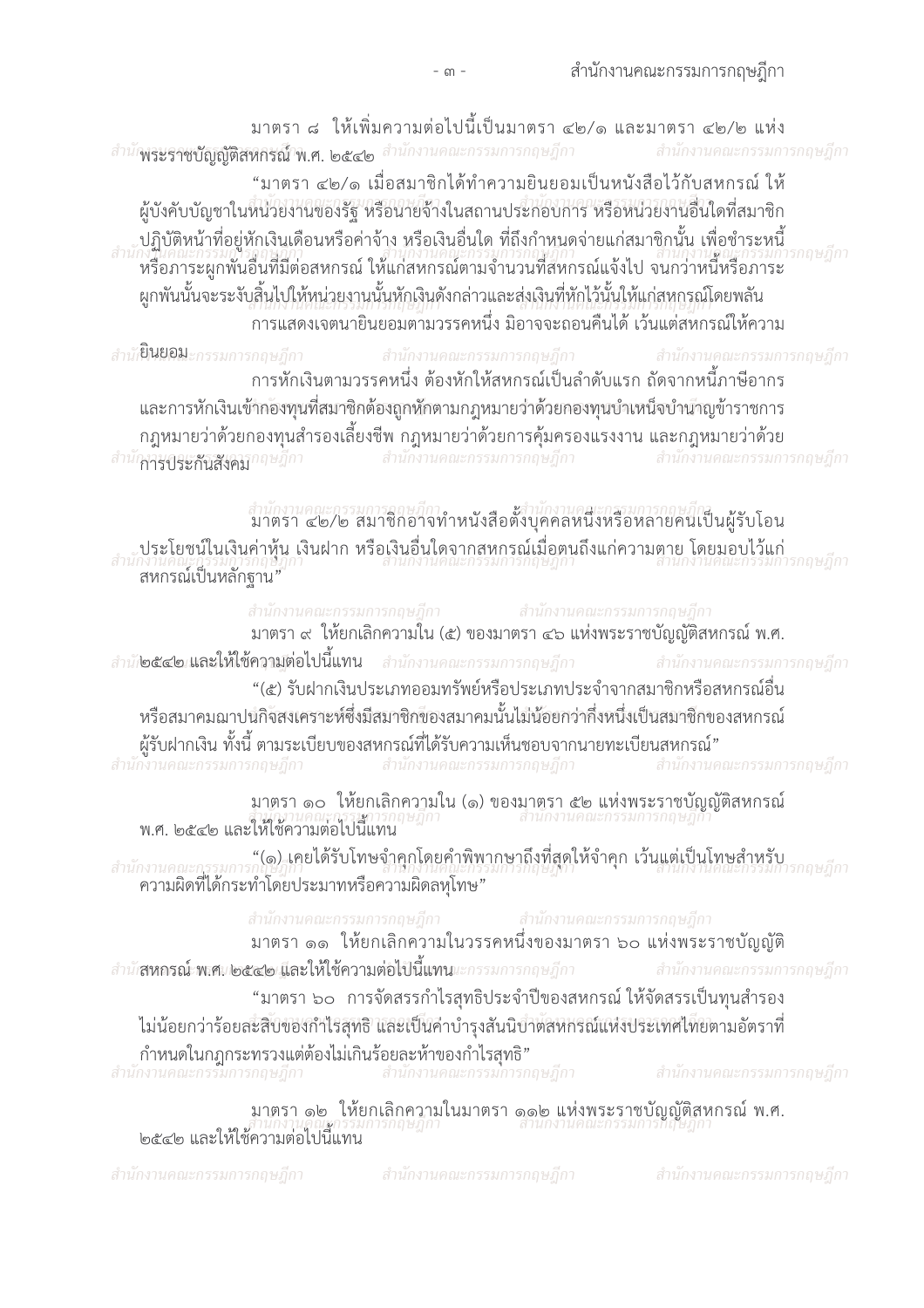"มาตรา ๑๑๒ ให้มีคณะกรรมการดำเนินการสันนิบาตสหกรณ์แห่งประเทศไทย สำนักงระกอบด้วย ประธานกรรมการดำเนินการชุมนุมสหกรณ์ระดับประเทศประเภทละหนึ่งคน ในกรณีที่<sup>เรกฤษฎีกา</sup> ิสหกรณ์ประเภทใดไม่มีชุมนุมสหกรณ์ระดับประเทศ ให้มีผู้แทนจากสหกรณ์ประเภทนั้นจำนวนหนึ่งคน เป็นกรรมการโดยตำแหน่ง และกรรมการอื่นซึ่งที่ประชุมใหญ่ของสันนิบาตสหกรณ์แห่งประเทศไทย ,เลือกตั้งจากผู้แทนสหกรณ์ซึ่งเป็นกรรมการดำเนินการ มีจำนวนเท่ากับกรรมการโดยตำแหน่งเป็น<br>กงานคณะกรรมการกฤษฎีกา กรรมการ ให้คณะกรรมการดำเนินการสันนิบาตสหกรณ์แห่งประเทศไทยเลือกตั้งกรรมการเป็น ี<br>ประธานกรรมการคนหนึ่ง และรองประธานกรรมการคนหนึ่งหรือหลายคน ี สำนักงานคณะกรรมการ**ให้อณะกรรมการดำเนินการสันนิบาตสหกรณ์แห่งประเทศไทยแต่งตั้งผู้อำนวยการ**ารกฤษฎีกา สันนิบาตสหกรณ์แห่งประเทศไทย และให้ผู้อำนวยการสันนิบาตสหกรณ์แห่งประเทศไทยเป็น เลขานุการของคณิะกรรมการดำเนินการสันนี้บาตสหกรณ์แห่งประเทศไทยรรมการกฤษฎีกา หลักเกณฑ์และวิธีการได้มาซึ่งผู้แทนสหกรณ์ที่ไม่มีชุมนุมสหกรณ์ระดับประเทศ ี สำนักงานคณะกรรมการกฤษฎีกา สำนักสัเข็นไปตามระเบียบของสันนิบาตสหกรณ์แห่งประเทศไทยาถษฎีกา การกำหนดสัดส่วนผู้แทนสหกรณ์ที่จะได้รับเลือกตั้งเป็นกรรมการอื่นให้เป็นไปตาม<br>สำนักงานคุณะกรรมการกฤษฎีกา สำนักงานคุณ<br>ระเบียบในมาตรา ๑๑๓ (๓) ายยน: .....<br>ให้นำบทบัญญัติมาตรา ๕๒ มาใช้บังคับแก่คณะกรรมการดำเนินการสั้นนิบาต<br>สานกานคณะกรรมการกฤษฎีกา สำนักงานคณะกรรมการ ิสหกรณ์แห่งประเทศไทยและผู้อำนวยการสันนิบาตสหกรณ์แห่งประเทศไทย โดยอนุโลม" สำนักงานคณะกรรมการกฤษฎีกา<br>มาตรา ๑๓ ให้ยกเลิกความในมาตรา ๑๑๕ แห่งพระราชบัญญัติสหกรณ์ พ.ศ. สำนักงานคณะกรรมการกฤษฎีกา สำนัก**่อ๕๔๒ และให้ใช้ความต่อไปนี้แทน** สำนักงานคณะกรรมการกฤษฎีกา สำนักงานคณะกรรมการกฤษฎีกา "มาตรา ๑๑๕ นอกจากการพ้นจากตำแหน่งตามวาระตามมาตรา ๑๑๔ กรรมการ ดำเนินการสันนิบาัตสัหกรณ์แห่งประเทศไทย์พ้นจากตำแหน่งำเมื่อานคณะกรรมการกฤษฎีกา (๑) ตาย สำนักงานคณะกรรมการกฎบฏิกา<br>(๒) ลาออก สำนักงานคณะกรรมการกฤษฎีกา ี สำนักงานคณะกรรมการกฤษฎีกา (๓) เป็นบคคลล้มละลาย ง เมษานพุนธรรมการกฤษฎกา<br>(๔) เป็นคนไร้ความสามารถหรือคนเสมือนไร้ความสามารถ (๕) ได้รับโทษจำคุกโดยคำพิพากษาถึงที่สุดให้จำคุก เว้นแต่เป็นโทษสำหรับความผิด สำนักงานคณะกรรมการกฤษฎีกา<br>- ที่ได้กระทำโดยประมาทหรือความผิดลหุโทษ **(๖) พ้นจากการเป็นสมาชิกของสหกรณ์** สำนักงานคณะกรรมการกฤษฎีกา ภายใต้บังคับตามวรรคหนึ่ง กรรมการดำเนินการสันนิบาตสหกรณ์แห่งประเทศไทย สำนั<sup></sup>่ซึ่งที่ประชุมใหญ่เลือกตั้งพ้นจากตำแหน่งเมื่อที่ประชุมใหญ่มีมติให้ถอดถอนออกจากตำแหน่งด้วยวรกฤษฎีกา คะแนนเสียงไม่น้อยกว่าสองในสามของจำนวนผู้แทนสหกรณ์ซึ่งมาประชุม ้เมื่อมีกรณีตามวรรคหนึ่งหรือวรรคสอง ให้กรรมการเท่าที่เหลืออยู่ปฏิบัติหน้าที่ต่อไป ได้และให้ถือว่าคณะกรรมการดำเนินการสันนิบาตสหกรณ์แห่งประเทศไทยประกอบด้วยกรรมการ ็มการกฤษฎีกา สำนักงานคณะกรรมการกฤษฎีกา ให่าที่มีอยู่ เว้นแต่มีกรรมการเหลืออยู่ไม่ถึงสองในสาม ในกรณีที่กรรมการดำเนินการสันนิบาตสหกรณ์แห่งประเทศไทยซึ่งที่ประชุมใหญ่ ้เลือกตั้งพ้นจากตำแหน่งก่อนวาระ ให้ที่ประชุมใหญ่สันนิบาตสหกรณ์แห่งประเทศไทยเลือกผู้แทน .สหกรณ์เป็นกรรมการแทน เว้นแต่วาระของกรรมการที่พ้นจากตำแหน่งเหลืออยู่ไม่ถึงเก้าสิบวัน จะไม่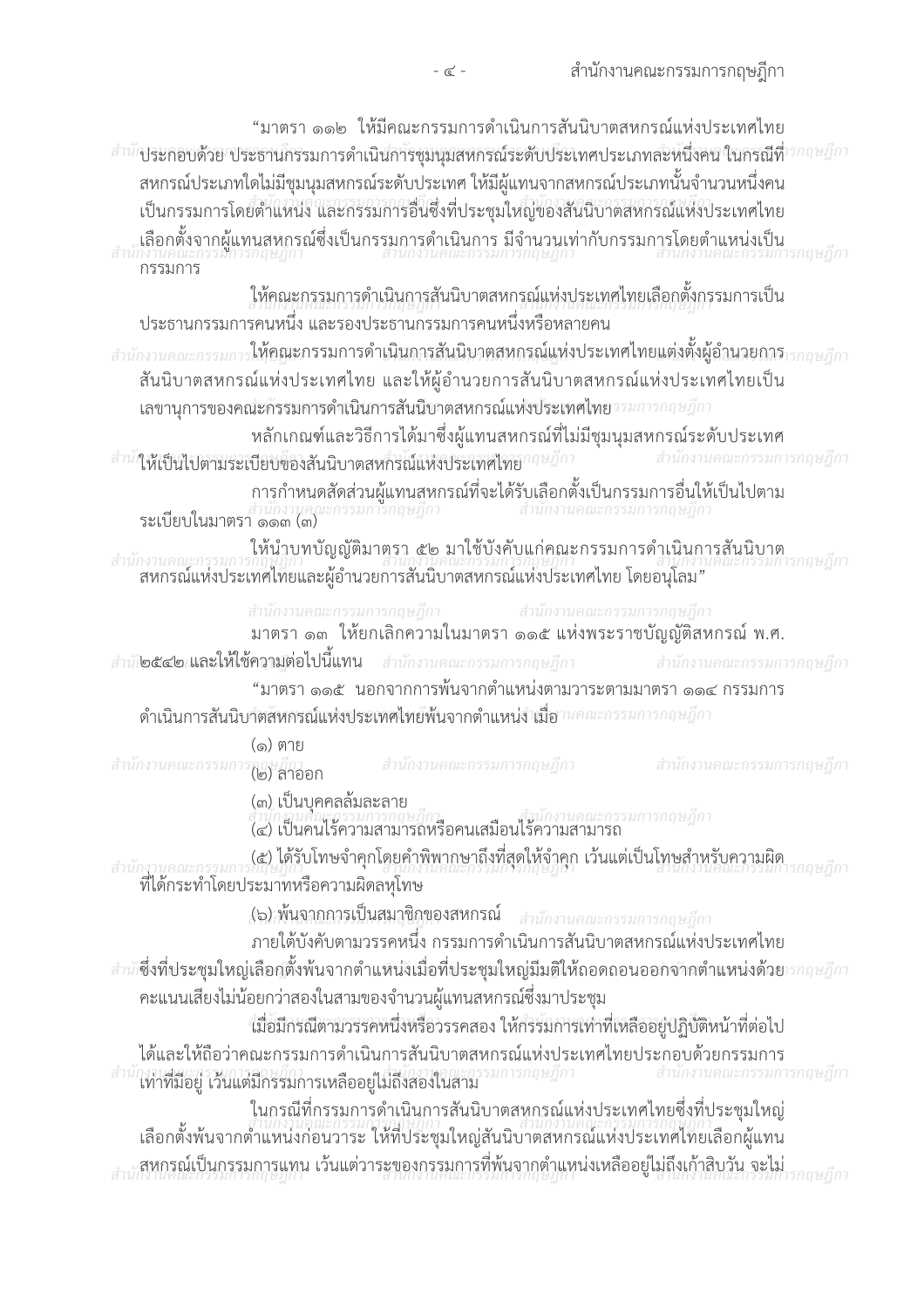้ ดำเนินการเลือกตั้งกรรมการแทนตำแหน่งที่ว่างก็ได้ และให้ผ้ได้รับเลือกตั้งอย่ในตำแหน่งเท่ากับวาระ สำนักที่เหลืออยู่ของกรรมการีซึ่งตนแทน" สำนักงานคณะกรรมการกฤษฎีกา สำนักงานคณะกรรมการกฤษฎีกา

้มาตรา ๑๔ ให้เพิ่มความต่อไปนี้เป็นวรรคสี่ของมาตรา ๑๑๖ แห่งพระราชบัญญัติ

สหกรณ์ พ.ศ. ๒๕๔๒ สำนักงานคณะกรรมการกลุษฎีกา<br>สำนักงานคณะกรรมการกลุษฎีกา<br>"ในกรณีที่คณะกรรมการดำเนินการสันนิบาตสหกรณ์แห่งประเทศไทยไมเรียก ้<br>ประชุมใหญ่วิสามัญตามวรรคสาม สมาชิกจำนวนไม่น้อยกว่าหนึ่งในสิบของจำนวนสมาชิกทั้งหมดอาจ ้ ทำหนังสือร้องขอภายในหกสิบวันนับแต่วันพ้นกำหนดเวลาตามวรรคสาม เพื่อให้รัฐมนตรีเรียก <sub>สำห</sub>ัประชุมใหญ่วิสามัญได้ ในกรณีเช่นนี้ให้รัฐมนตรีเรียกประชุมใหญ่วิสามัญภายในสามสิบว<sup>ั</sup>นนับแต่วันที่ ได้รับหนังสือร้องขอ"

> สำนักงานคณะกรรมการกฤษฎีกา สำนักงานคณะกรรมการกฤษฎีกา ยายการกระบวงงาวอยู่การการแกรม<br>มาตรา ๑๕ ให้เพิ่มความต่อไปนี้เป็นมาตรา ๑๑๗/๑ แห่งพระราชบัญญัติสหกรณ์

สำนักงานคณะกรรมการกฤษฎีกา สำนักง... คืออิธีอาการกฤษฎีกา สำนักงานคณะกรรมการกฤษฎีกา "มาตรา ๑๑๗/๑ ในกรณีที่มีปัญหาเกี่ยวกับการดำเนินการของสันนิบาตสหกรณ์ แห่งประเทศไทยให้ประธานกรรมการดำเนินการสันนิบาตสหกรณ์แห่งประเทศไทย เหรือกรรมการ ดำเนินการสันนิบาตสหกรณ์แห่งประเทศไทยจำนวนไม่น้อยกว่าหนึ่งในสามของกรรมการดำเนินการ สำนักสับนิบาตสหกรณ์แห่งประเทศไทย หรือสหกรณ์ที่เป็นสมาชิกไม่น้อยกว่าหนึ่งร้อยสหกรณ์ ร้องขอให้<sup>เรกฤษฎีกา</sup> คณะกรรมการพัฒนาการสหกรณ์แห่งชาติวินิจฉัยได้

สารนำเสียของคณะกรรมการพัฒนาการสหกรณ์แห่งชาติให้เป็นที่สุด" <sup>กา</sup>

สำนักงานคณะกรรมการกฤษฎีกา สำนักงานคณะกรรมการกฤษฎีกา สำนักงานคณะกรรมการกฤษฎีกา<br>มาตรา ๑๖ ให้คณะกรรมการพัฒนาการสหกรณ์แห่งชาติ คณะกรรมการบริหาร ึกพส. และคณะกรรมการดำเนินการสันนิบาตสหกรณ์แห่งประเทศไทย ซึ่งดำรงตำแหน่งอยู่ในวันก่อน ้วันที่พระราชบัญญัตินี้ใช้บังคับ คงปฏิบัติหน้าที่ต่อไปจนกว่าจะมีคณะกรรมการพัฒนาการสหกรณ์ กถนกี่กา ตามพระราชบัญญัติสหกรณ์ พ.ศ. ๒๕๔๒ ซึ่งแก้ไขเพิ่มเติมโดยพระราชบัญญัตินี้ ทั้งนี้ ต้องดำเนินการ จัดให้มีคณะกรรมการดังกล่าวภายในหนึ่งร้อยแปดสิบวันนับแต่วันที่พระราชบัญญัตินี้ใช้บังคับ

สำนักงานคณะกรรมการ**มาตรีกา๑๗ ให้อัตราค่าบำรุงสันนิบาตสหกรณ์แห่งประเทศไทยที่คณะกรรมการ**ารกฤษฎีกา พัฒนาการสหกรณ์แห่งชาติกำหนดตามมาตรา ๖๐ แห่งพระราชบัญญัติสหกรณ์ พ.ศ. ๒๕๔๒ ซึ่งใช้ ้บังคับอยู่ในวันก่อนวันที่พระราชบัญญัตินี้ใช้บังคับ คงใช้บังคับได้ต่อไปจนกว่าจะมีกฎกระทรวงที่ออก ุ ตามมาตรา ๖๐ แห่งพระราชบัญญัติสหกรณ์ พ.ศ. ๒๕๔๒ ซึ่งแก้ไขเพิ่มเติมโดยพระราชบัญญัตินี้<br>กงานคณะกรรมการกฤษฎีกา สำนักงานคณะกรรมการกฤษฎีกา สำนักงานคณะกรรมการกฤษฎีกา

| ิ มาตรา ๑๘ ไห้รัฐมนตรีว่าการกระทรวงเกษตรและสหกรณ์รักษาการตาม<br>พระราชบัญญัตินี้                  |  |  |
|---------------------------------------------------------------------------------------------------|--|--|
| สำนักงานคณะกรรมการกฤษฎีกา สำนักงานคณะกรรมการกฤษฎีกา สำนักงานคณะกรรมการกฤษฎีกา                     |  |  |
| <b>ผู้รับสนองพระบูรมราชโองการ</b> รมการกฤษฎีกา - สำนักงานคณะกรรมการกฤษฎีกา<br>อภิสิทธิ์ เวชชาชีวะ |  |  |

ี สำนักงานคณะก**<sup>ุ</sup>นายกรัฐมนตรี**า

สำนักงานคณะกรรมการกฤษฎีกา

ี่ สำนักงานคณะกรรมการกฤษฎีกา